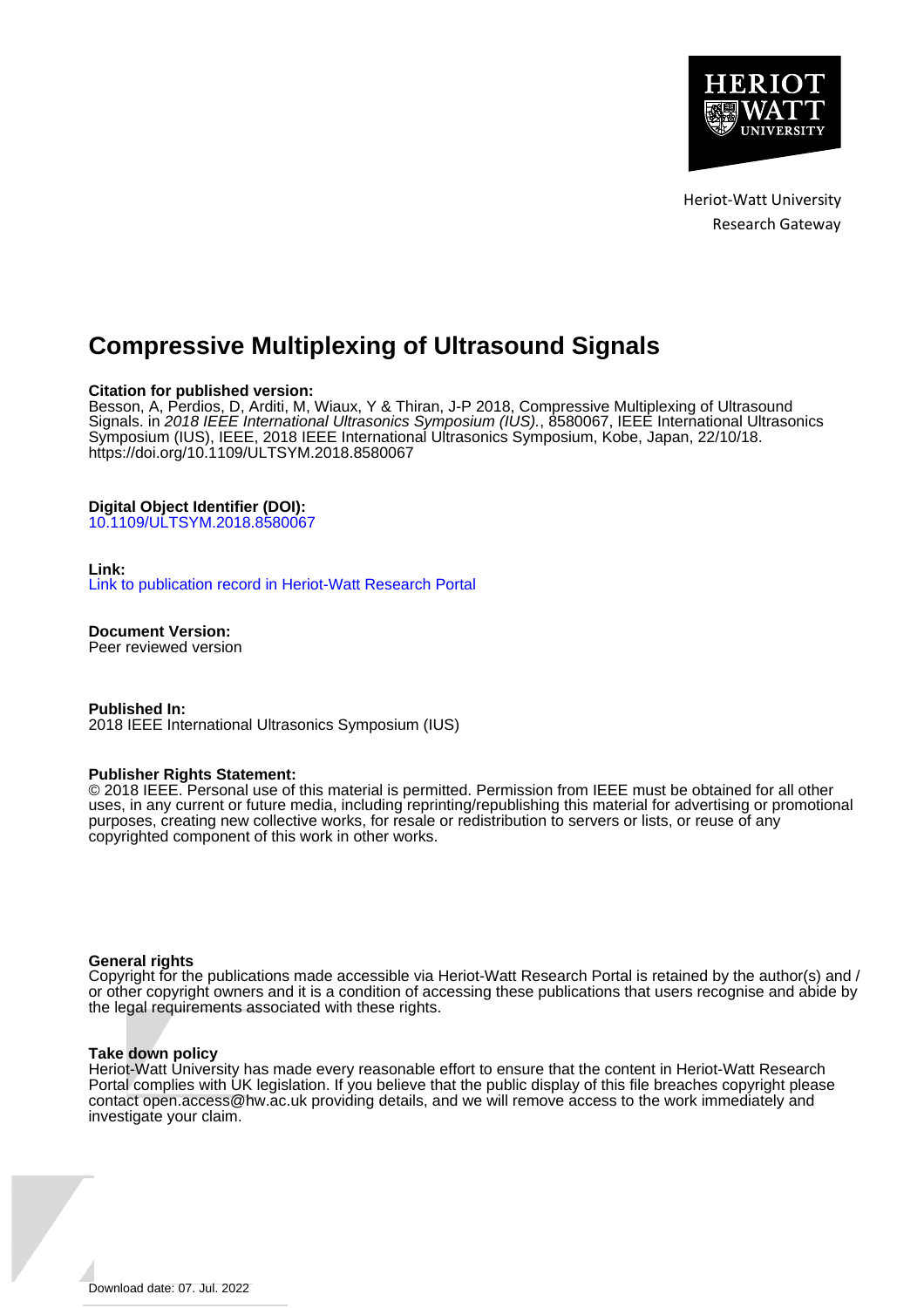# Compressive Multiplexing of Ultrasound Signals

Adrien Besson∗, Dimitris Perdios∗, Marcel Arditi∗, Yves Wiaux†, and Jean-Philippe Thiran∗‡

<sup>∗</sup>Signal Processing Laboratory (LTS5), Ecole Polytechnique Fédérale de Lausanne, Lausanne, Switzerland

†Institute of Sensors, Signals, and Systems, Heriot-Watt University, Edinburgh, United-Kingdom

‡Department of Radiology, University Hospital Center (CHUV) and University of Lausanne (UNIL), Lausanne, Switzerland

*Abstract*—High-quality 3D ultrasound (US) imaging requires dense matrix-array probes with thousands of elements and necessitates an unrealistic number of coaxial cables to connect such probes to back-end systems. To address this issue, many techniques have been developed such as sparse arrays, mechanical scanning, multiplexing and micro-beamforming, which permit to achieve 3D imaging with existing 2D imaging systems but with a degradation in image quality. We propose a novel multiplexing method which relies on compressed-sensing (CS) principles to significantly reduce the number of coaxial cables. We exploit the compressive multiplexer (CMUX) introduced for radio-frequency signals to multiplex US signals in the probe head. The CMUX considers a set of signals as inputs, modulates them with chipping sequences and sums them to form a single output. On the reconstruction side, we propose two methods: one solving a CSbased problem exploiting sparsity of US signals in a pulse-stream model (CS-PS) and another one solving a least-squares problem in the Fourier domain based on bandlimited signal properties of US signals. We demonstrate through simulations and *in vivo* experiments that the proposed techniques lead to high-quality reconstruction with significantly fewer coaxial cables, up to  $12\times$ less with CS-PS.

*Index Terms*—Compressed Sensing, multiplexing, ultrasound imaging.

#### I. INTRODUCTION

**HIGH-QUALITY ultrasound (US) imaging requires high-**<br>channel count matrix channel count matrix array probes of typically several thousands of transducer elements. Direct connection of such probes to back-end computers necessitates as many coaxial cables as the number of transducer elements, which is either unfeasible or very expensive. In order to address this issue, sparse array techniques which aim at reducing the number of receiving elements with minimal signal degradation have been investigated. Many strategies have been studied, i.e. random aperiodic layouts [1], [2] and sparse periodic layouts [3] such as vernier arrays [4] and row-column addressed arrays [5], [6]. While proposing a drastic reduction on the number of receive elements, such methods induce a significant decrease of image quality due to higher side lobes and/or grating lobes [7].

Alternative techniques have been developed including mechanical scanning based on motorized arrays [8], [9], time multiplexing [10], [11] and micro-beamforming, where an analog pre-beamforming step is performed in the probe head [12].

In this work, we propose a novel method that benefits from recent advances in modelling of US signals to allow for highquality signal reconstructions from up to  $12\times$  fewer coaxial cables. The proposed compressive multiplexing strategy exploits the well-known compressed sensing (CS) framework. It is based on a compression module set in the probe head and a reconstruction module set in the back-end system. The compression module aims at mixing the signals in the analog domain so that they can be carried to the back-end system with fewer coaxial cables. Its main building block is the compressive multiplexer (CMUX), an analog CS architecture which has been recently introduced in the radar community [13]. The reconstruction module aims at recovering the elementraw data from compressed measurements. We implement two methods, one solving a CS-problem based on sparsity of US signals in the pulse-stream model and another one solving a least-squares problem in the frequency domain by exploiting bandlimited properties of US signals.

The remainder of the paper is organized as follows. Section II describes the proposed approach which is validated through simulations and experimental data in Section III. Concluding remarks are given in Section IV.

## II. COMPRESSIVE MULTIPLEXING OF ULTRASOUND SIGNALS

We consider a pulse-echo US imaging configuration where a US probe, composed of  $N_{el}$  transducer elements, positioned at  $(p_i)_{i=1}^{N_{el}}$ , transmits acoustic pulses and then receives backscat-<br>tered echoes as shown in Figure 1. We also consider that tered echoes, as shown in Figure 1. We also consider that the medium of interest is composed of *K* point-reflectors positioned at  $(r_k)_{k=1}^K$  with a reflectivity, expressed in terms<br>of local variations of acquisite impedance  $(\gamma(r_k))_{k=1}^K$  We of local variations of acoustic impedance,  $(\gamma(\mathbf{r}_k))_{k=1}^K$ . We suppose that the reception is achieved during a time T such suppose that the reception is achieved during a time *T* such that the echo signal  $m_i(t)$  received at the *i*-th element can be expressed as:

$$
m_i(t) = \sum_{k=1}^{K} a_{ik} v_{pe} (t - t_{ik}),
$$
 (1)

where  $a_{ik}$  and  $t_{ik} = t_{Tx}$  ( $r_k$ ) +  $t_{Rx}$  ( $r_k$ ,  $p_i$ ) are the amplitude and round-trip time of flight of the *k*-th point reflector seen by the *i*-th transducer element and  $v_{pe}(t)$  is the pulse-echo waveform [14].

#### *A. Compression Module*

The main building block of the compression module is the CMUX, recently introduced in the radar community [13]. The CMUX, shown in Figure 2, takes *L* input signals  $(m_i(t))_{i=1}^L$ CMUX, shown in Figure 2, takes L input signals  $(m_i(t))_{i=1}^{\infty}$ <br>bandlimited to B Hz, modulates each of them with chipping

This work was supported in part by the UltrasoundToGo RTD project (no. 20NA21\_145911) funded by Nano-Tera.ch with Swiss Confederation financing. This work was also supported by the Swiss SNF project number 205320\_175974.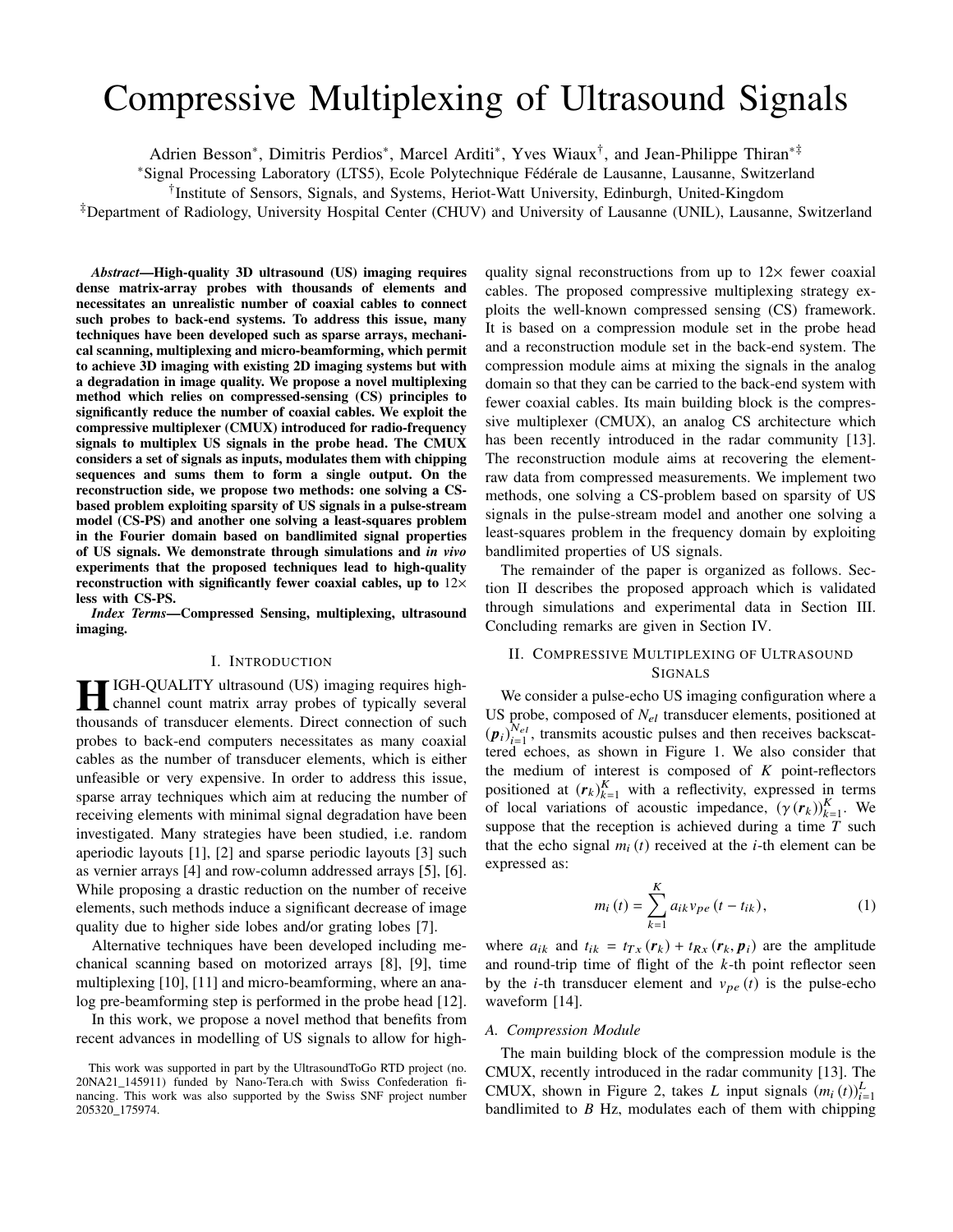

Fig. 1. Pulse-echo 2D US imaging configuration.

sequences of  $\pm 1$ ,  $p_i(t)$ , working at a rate *W*, and sums the modulated signals to form a single output signal  $y(t)$ . The analog signal is then sampled at a rate *W* by an analog-todigital converter (ADC), leading to  $y \in \mathbb{R}^N$ , where  $N = WT$ .



Fig. 2. Compressive multiplexer architecture.

In the CMUX architecture, the chipping sequence  $p_i(t)$ spreads the spectrum of the signal  $m_i(t)$  and the summation acts as an undersampling operation. If the signals  $m_i(t)$  are sparse in the frequency domain, i.e. if their spectrum is composed of  $S \ll LB$  non-zero frequency components, then perfect reconstruction can be achieved for a rate  $W \approx S \log(LB)^q$ , for  $q > 1$  a small constant [13].

The proposed compression module, displayed in Figure 3, concatenates  $J = N_{el}/L$  CMUXs in the probe head and outputs  $Y = [y_1, \dots y_J] \in \mathbb{R}^{N \times J}$ , which are transfered to the back-end system through *J* cables, therefore allowing a reduction by a factor of *L* of the number of cables. Formally, we can write the measurement model associated with the proposed compression strategy as follows

$$
Y = ([p_1, \ldots, p_{N_{el}}] \circ [m_1, \ldots, m_{N_{el}}]) \times A = (P \circ M) \times A,
$$

where  $\circ$  denotes the Hadamard product,  $\times$  denotes the matrix product,  $M \in \mathbb{R}^{N \times N_{el}}$  is the raw-data sampled at rate *W*,  $P \in$  $\mathbb{R}^{N \times N_{el}}$  is composed of the *N<sub>el</sub>* chipping sequences and **A** ∈  $\mathbb{R}^{N_{el} \times J}$  performs the summation across the elements.



Fig. 3. Proposed compression module.

#### *B. Reconstruction Module*

The reconstruction module aims at recovering M from compressed measurements Y. We propose to exploit two well known low-dimensional models of US signals, namely the bandlimited signal model and the pulse-stream model.

The bandlimited signal model exploits the fact that the pulse-echo waveform  $v_{pe}(t)$ , and consequently the element raw-data, has a spectrum concentrated in a frequency band  $\Xi = [f_c - F_u, f_c + F_u] \cup [-f_c - F_u, -f_c + F_u]$ , where  $f_c$  is the center frequency of the transducer elements and  $F_u > 0$ depends on the bandwidth of the elements. Hence, the discrete element raw-data  $m_i$ ,  $i = 1, ..., N_{el}$ , sampled at rate *W* can be expressed as

$$
\boldsymbol{m}_i = \boldsymbol{\mathsf{F}} \hat{\boldsymbol{m}}_i + \boldsymbol{\epsilon}, \ \|\hat{\boldsymbol{m}}_i\|_0 = |J_d|,
$$

where  $\epsilon$  accounts for the modeling noise,  $F \in \mathbb{R}^{N \times N}$  is the discrete Fourier basis and  $|J_d|$  is the cardinal of the following index set

$$
J_d = \left\{ j \in \{1, \ldots, N\} \mid W\left(-\frac{1}{2} + \frac{j-1}{N}\right) \in \Xi \right\}.
$$

Hence, the vectors  $m_i$  are sparse in the frequency domain and the support  $J_d$  is usually well known such that leastsquares reconstruction can be performed as follows

$$
\widehat{\mathsf{M}}_{(J_d)}^{\star} = \underset{\widehat{\mathsf{M}} \in \mathbb{R}^{N \times N_{el}}}{\text{argmin}} \left\| \mathsf{Y} - (\mathsf{P} \circ \mathsf{F}_{J_d} \widehat{\mathsf{M}}_{(J_d)}) \times \mathsf{A} \right\|_F^2, \qquad (2)
$$

where  $M_{(J_d)}$  (resp.  $M_{J_d}$ ) denotes the submatrix formed by the restriction of M to the rows (resp. columns) indexed by  $J_d$ .

The pulse-stream model exploits the fact that the discretized element raw-data can be expressed using the following convolutional model

$$
\boldsymbol{m}_i = \mathsf{V}_{pe}\tilde{\boldsymbol{m}}_i + \boldsymbol{\epsilon}', \, \left\|\tilde{\boldsymbol{m}}_i\right\|_0 \leq K,
$$

where  $V_{pe} \in \mathbb{R}^{N \times N}$  is a convolutional dictionary made of shifted replica of the discretized pulse-echo waveform,  $\tilde{m}_i \in$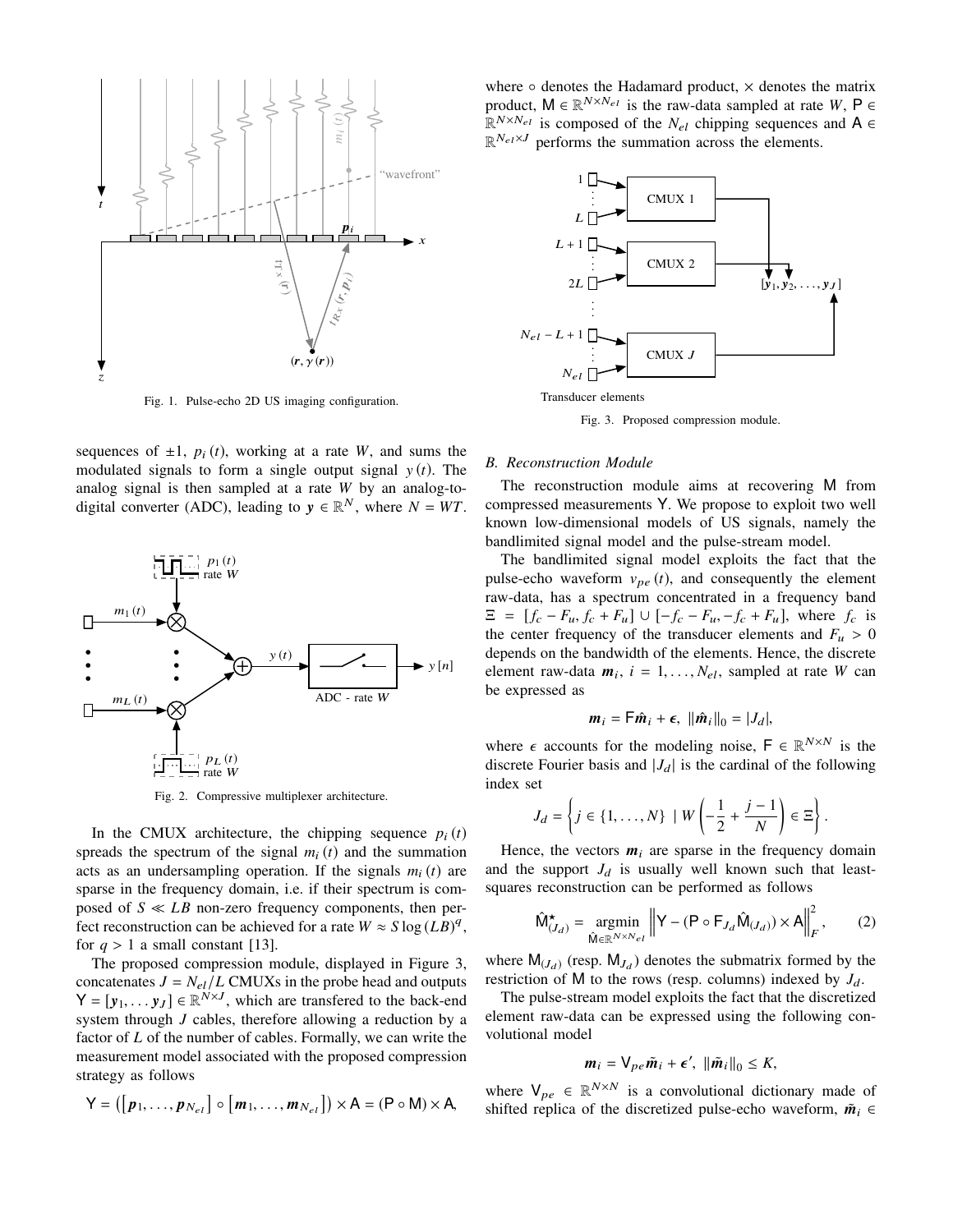$\mathbb{R}^N$  and  $\epsilon' \in \mathbb{R}^N$  accounts for modelling and measurement noise. We reconstruct the element-raw data by solving the following synthesis problem

$$
\mathsf{M}^{\star} \in \mathsf{V}_{pe} \underset{\tilde{\mathsf{M}} \in \mathbb{R}^{N \times N_{el}}}{\text{argmin}} \|\mathsf{Y} - (\mathsf{P} \circ \mathsf{V}_{pe} \tilde{\mathsf{M}}) \times \mathsf{A}\|_{F}^{2} + \sum_{i=1}^{N_{el}} \lambda_{i} \|\tilde{\mathsf{M}}_{i}\|_{1}, \quad (3)
$$

where  $\lambda_i \in \mathbb{R}_+$ ,  $i = 1, \ldots, N_{el}$  are the regularization parameters. By several reshaping operations, (3) can be recast as a standard weighted  $\ell_1$ -minimization problem which can be solved using the fast iterative shrinkage thresholding algorithm (FISTA) [15]. In the remainder of the paper, the reconstruction method using the bandlimited signal model described above is denoted as LS-F and the one based on the pulse-stream model as CS-PS.

#### III. EXPERIMENTS AND RESULTS

#### *A. Simulated PICMUS Phantom*

A first experiment is performed within the framework of the PICMUS challenge [16], whose details are available on the dedicated website<sup>1</sup>. We work on the numerical phantom and simulate two compression strategies: one based on 8 input signals per CMUX working at a rate of 62.5 MHz, achieving a compression of 8<sup>×</sup> on the number of coaxial cables, and one based on 4 input signals per CMUX working at 31.25 MHz, achieving a compression of  $4\times$  on the number of coaxial cables We simulate a single PW insonification with normal incidence. The impulse response is a Gaussian modulated sinusoidal pulse, centered at 5 MHz with 60 % bandwidth, and the excitation is a 1-cycle square signal. The chipping sequences are generated as random sequence of  $\pm 1$ .

Regarding the CS-PS reconstruction strategy, we manually set the regularization parameters, we fix a maximum of 1000 iterations and a stopping criterion based on the relative evolution of the solution. Regarding LS-F, the least-squares problem is solved with the well known LSQR method with a maximum number of iterations of 2000 and a stopping criterion based on a tolerance of  $1 \times 10^{-8}$  on the residual.

Once the element raw-data are reconstructed from compressed measurements, we obtain a radio-frequency (RF) image by performing delay-and-sum beamforming with spline interpolation and with apodization coefficients taking into account element directivity. Standard post-processing is performed on the RF image, i.e. envelope detection, normalization and log-compression for display.

We evaluate the reconstruction methods based on several metrics defined in the context of the challenge<sup>2</sup>, i.e. contrastto-noise ratio (CNR), average lateral and axial resolutions at 14 mm and 45 mm and speckle test (number of regions that pass the test).

The results, reported in Table I, show that the images reconstructed with the proposed strategies exhibit qualities similar to the reference image obtained without compression.

TABLE I COMPARISON OF THE METHODS ON THE NUMERICAL PICMUS PHANTOM

| Method    | Freq. | $CNR$ [dB] | 14 mm | Lat. Res. [mm]<br>$45 \,\mathrm{mm}$ | Ax. Res. $\lceil mm \rceil$<br>$14 \text{ mm}$ 45 mm |      | Speck. |
|-----------|-------|------------|-------|--------------------------------------|------------------------------------------------------|------|--------|
| LS-F      | 62.5  | 5.90       | 0.33  | 0.51                                 | 0.38                                                 | 0.42 | 6/6    |
| $CS-PS$   |       | 6.10       | 0.33  | 0.51                                 | 0.38                                                 | 0.42 | 6/6    |
| Reference |       | 5.90       | 0.33  | 0.51                                 | 0.37                                                 | 0.40 | 6/6    |
| LS-F      | 31.25 | 5.90       | 0.33  | 0.51                                 | 0.38                                                 | 0.41 | 4/6    |
| $CS-PS$   |       | 6.40       | 0.34  | 0.52                                 | 0.38                                                 | 0.41 | 6/6    |
| Reference |       | 5.90       | 0.33  | 0.51                                 | 0.37                                                 | 0.40 | 6/6    |

#### *B. Sequence of In Vivo Carotids*

We acquire two 0.5 s-long sequences (approx. 40 frames) of *in vivo* carotids, one longitudinal and one cross-section, with a Verasonics Vantage 256™ (Verasonics, WA, USA) equipped with a GE 9L-D probe (linear array, 192 elements, 5.2 MHz center frequency, 75 % bandwidth). We transmit a single plane wave with normal incidence with 3-cycle square excitation signal. We acquire the data at 62.5 MHz and we simulate two CMUX compression strategies, one with 8 input signals per CMUX and one with 12 input signals per CMUX, resulting in a compression equivalent to  $8 \times$  and  $12 \times$  on the number of coaxial cables, respectively.

We use the same settings as for the simulated experiment for the reconstruction methods, beamforming and post-processing. Regarding CS-PS, we approximate the impulse response of the transducer elements by a Gaussian modulated sinusoidal pulse. To quantify the image quality, the average peak-signalto-noise-ratio (PSNR) and structural similarity index (SSIM) are computed against the reference sequence reconstructed from data that have not been compressed.

Table II reports the values of SSIM and PSNR for LS-F and CS-PS for the two considered compression strategies. We observe that both methods lead to high-quality reconstruction for a compression ratio of 8, with slightly better results for LS-F. This may be explained by the imperfect knowledge of the pulse shape which impacts the quality of the reconstruction with CS-PS. Regarding the reconstruction with a compression ratio of 12, we observe that CS-PS significantly outperforms LS-F, which can be explained by a potentially sparser representation of US signals in the pulse stream model than with the bandlimited signal model, especially when the bandwidth is relatively high.

Figure 4 displays the log-compressed B-mode images of a single frame of the sequence of longitudinal carotids for the compression ratio of 8. Visual assessment of the images corroborates the above analysis of the metrics and shows the remarkable quality of the reconstruction with the proposed approaches.

<sup>1</sup>https://www.creatis.insa-lyon.fr/EvaluationPlatform/picmus/about.html 2https://www.creatis.insa-lyon.fr/EvaluationPlatform/picmus/about\_ speckle\_quality.html